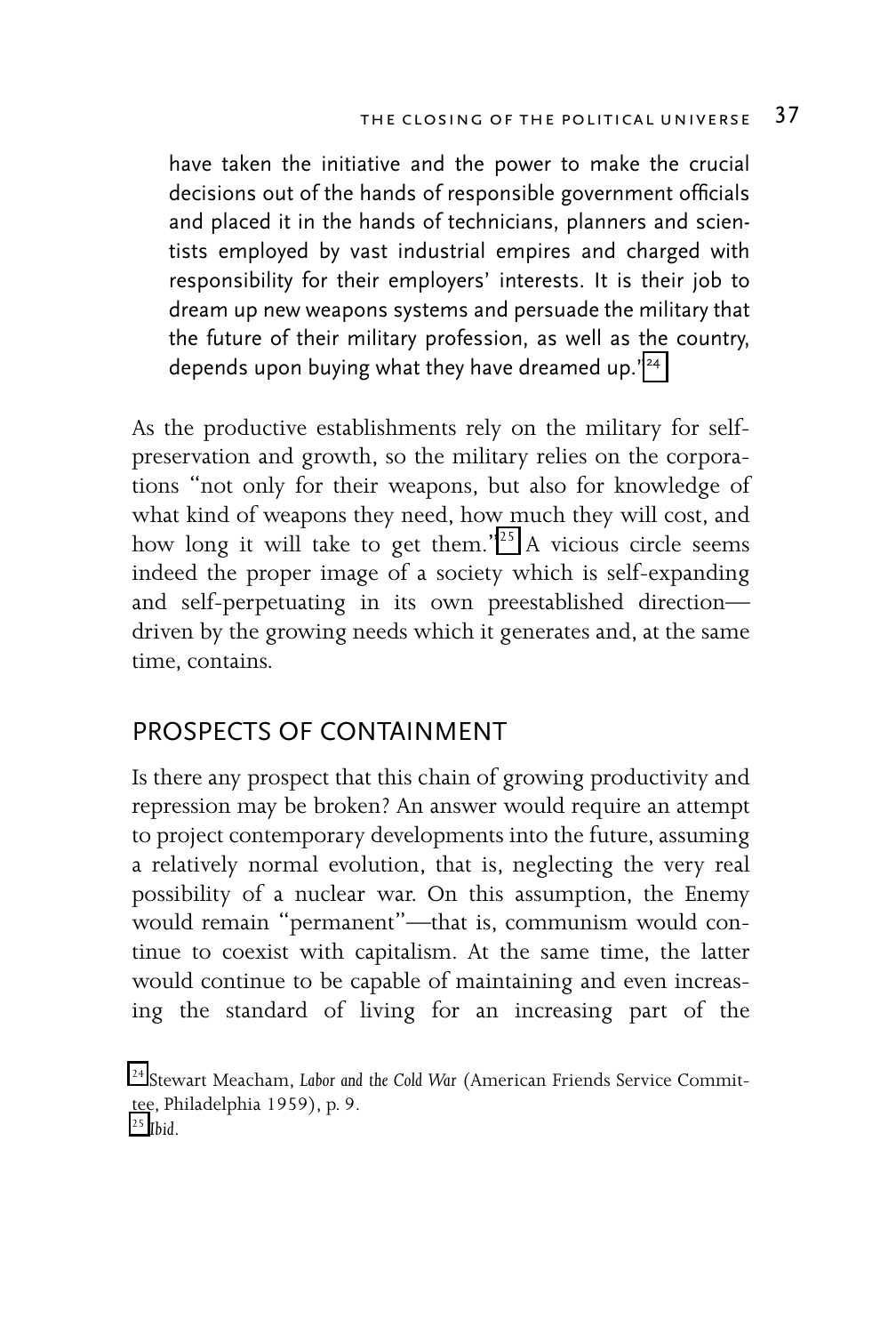population—in spite of and through intensified production of the means of destruction, and methodical waste of resources and faculties. This capability has asserted itself in spite of and through two World Wars and immeasurable physical and intellectual regression brought about by the fascist systems.

The material base for this capability would continue to be available in

- (a) the growing productivity of labor (technical progress);
- (b) the rise in the birth rate of the underlying population;
- (c) the permanent defense economy;
- (d) the economic-political integration of the capitalist countries, and the building up of their relations with the underdeveloped areas.

But the continued conflict between the productive capabilities of society and their destructive and oppressive utilization would necessitate intensified efforts to impose the requirements of the apparatus on the population—to get rid of excess capacity, to create the need for buying the goods that must be profitably sold, and the desire to work for their production and promotion. The system thus tends toward both total administration and total dependence on administration by ruling public and private managements, strengthening the preestablished harmony between the interest of the big public and private corporations and that of their customers and servants. Neither partial nationalization nor extended participation of labor in management and profit would by themselves alter this system of domination—as long as labor itself remains a prop and affirmative force.

There are centrifugal tendencies, from within and from without. One of them is inherent in technical progress itself, namely, *automation*. I suggested that expanding automation is more than quantitative growth of mechanization—that it is a change in the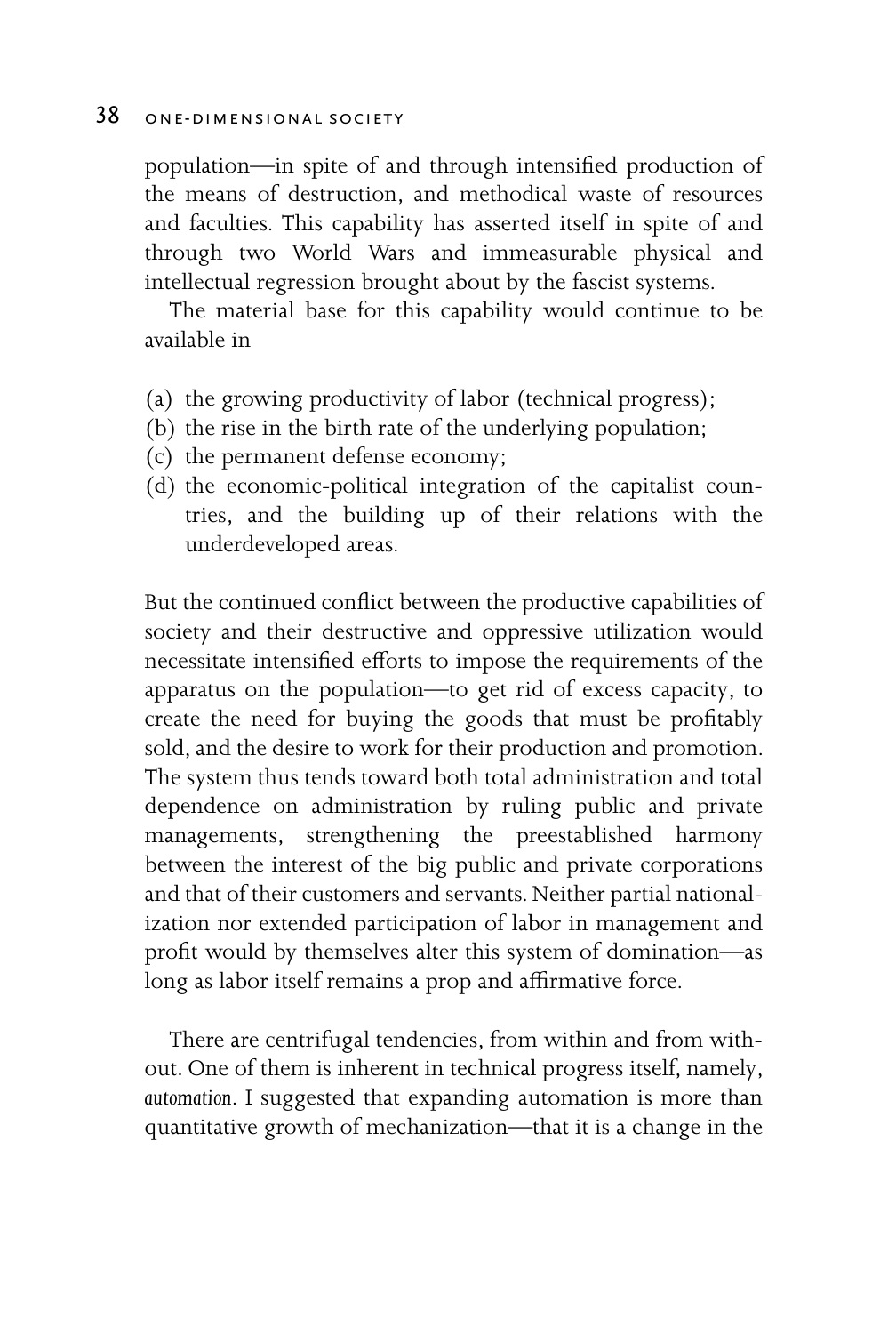character of the basic productive forces.<sup>26</sup> It seems that automation to the limits of technical possibility is incompatible with a society based on the private exploitation of human labor power in the process of production. Almost a century before automation became a reality, Marx envisaged its explosive prospects:

As large-scale industry advances, the creation of real wealth depends less on the labor time and the quantity of labor expended than on the power of the instrumentalities (*Agentien*) set in motion during the labor time. These instrumentalities, and their powerful effectiveness, are in no proportion to the immediate labor time which their production requires; their effectiveness rather depends on the attained level of science and technological progress; in other words, on the application of this science to production. . . . Human labor then no longer appears as enclosed in the process of production—man rather relates himself to the process of production as supervisor and regulator (*Wächter und Regulator*). . . . He stands outside of the process of production instead of being the principal agent in the process of production. . . . In this transformation, the great pillar of production and wealth is no longer the immediate labor performed by man himself, nor his labor time, but the appropriation of his own universal productivity (*Produktivkraft*), i.e., his knowledge and his mastery of nature through his societal existence—in one word: the development of the societal individual (*des gesellschaftlichen Individuums*). The *theft of another man's labor time, on which the* [*social*] *wealth still rests today*, then appears as a miserable basis compared with the new basis which large-scale industry itself has created. As soon as human labor, in its immediate form, has ceased to be the great source of wealth, labor time will cease, and must of

<sup>26</sup> See p. 30.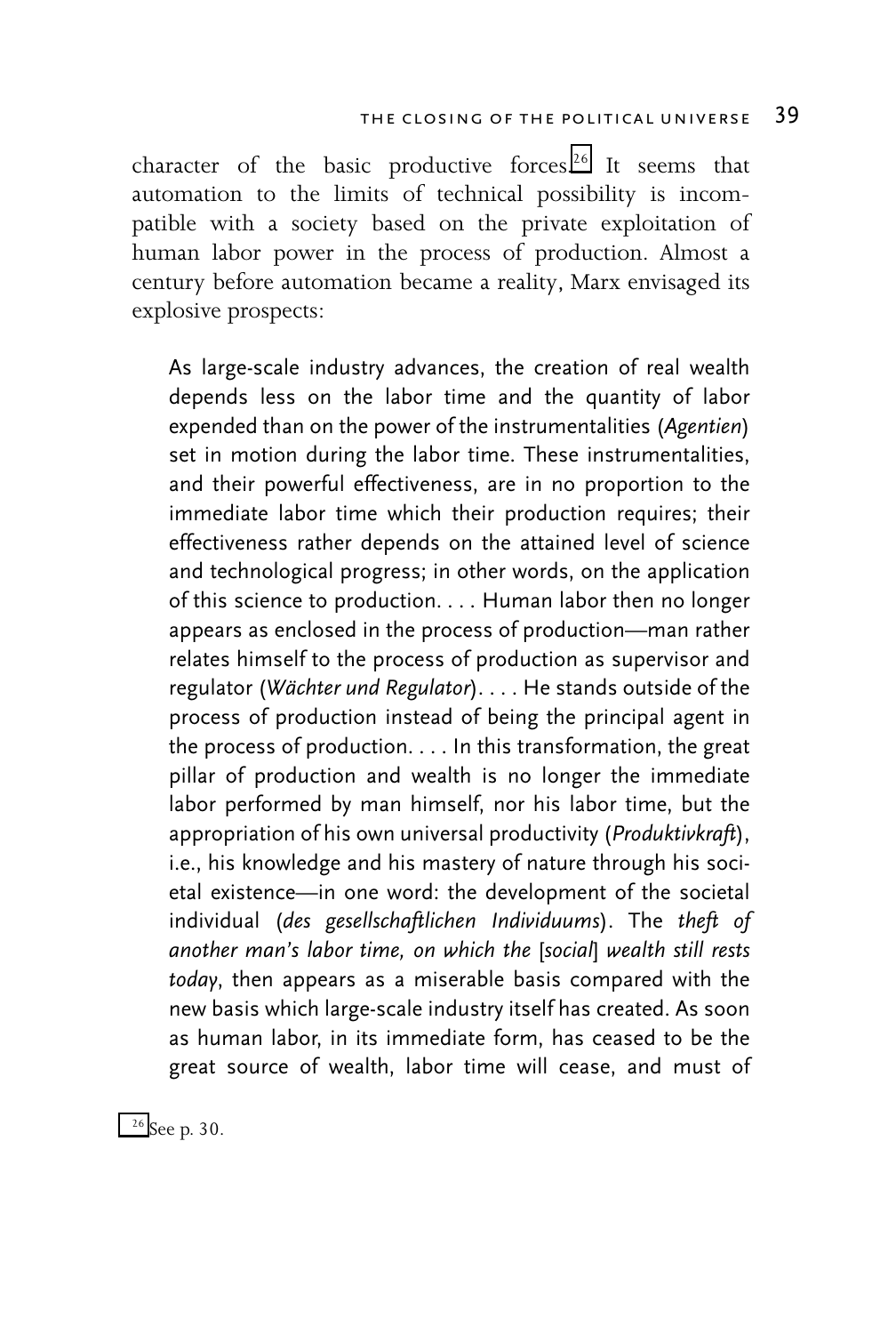necessity cease to be the measure of wealth, and the exchange value must of necessity cease to be the measure of use value. The *surplus labor of the mass* [of the population] has thus ceased to be the condition for the development of social wealth (*des allgemeinen Reichtums*), and the idleness of the few has ceased to be the condition for the development of the universal intellectual faculties of man. The mode of production which rests on the exchange value thus collapses  $\ldots$ <sup>27</sup>

Automation indeed appears to be the great catalyst of advanced industrial society. It is an explosive or non-explosive catalyst in the material base of qualitative change, the technical instrument of the turn from quantity to quality. For the social process of automation expresses the transformation, or rather transubstantiation of labor power, in which the latter, separated from the individual, becomes an independent producing object and thus a subject itself.

Automation, once it became *the* process of material production, would revolutionize the whole society. The reification of human labor power, driven to perfection, would shatter the reified form by cutting the chain that ties the individual to the machinery—the mechanism through which his own labor enslaves him. Complete automation in the realm of necessity would open the dimension of free time as the one in which man's private *and* societal existence would constitute itself. This would be the historical transcendence toward a new civilization.

At the present stage of advanced capitalism, organized labor rightly opposes automation without compensating employment. It insists on the extensive utilization of human labor power in material production, and thus opposes technical progress. However, in doing so, it also opposes the more efficient

<sup>27</sup> Karl Marx, *Grundrisse der Kritik der politischen Oekonomie* (Berlin, Dietz Verlag, 1953), p. 592f. See also p. 596. My translation.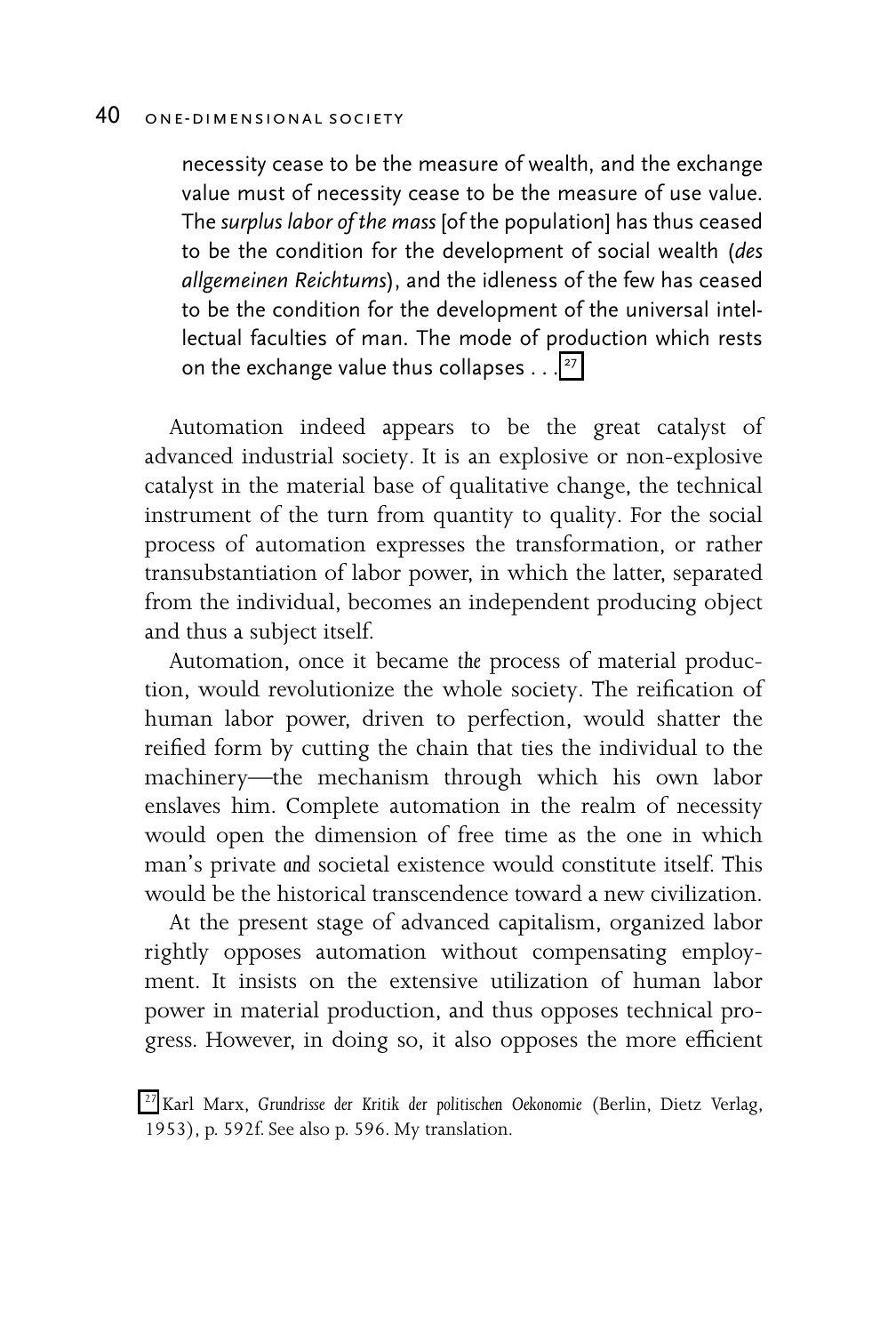utilization of capital; it hampers intensified efforts to raise the productivity of labor. In other words, continued arrest of automation may weaken the competitive national and international position of capital, cause a long-range depression, and consequently reactivate the conflict of class interests.

This possibility becomes more realistic as the contest between capitalism and communism shifts from the military to the social and economic field. By the power of total administration, automation in the Soviet system can proceed more rapidly once a certain technical level has been attained. This threat to its competitive international position would compel the Western world to accelerate rationalization of the productive process. Such rationalization encounters stiff resistance on the part of labor, but resistance which is not accompanied by political radicalization. In the United States at least, the leadership of labor in its aims and means does not go beyond the framework common to the national and group interest, with the latter submitting or subjected to the former. These centrifugal forces are still manageable within this framework.

Here, too, the declining proportion of human labor power in the productive process means a decline in political power of the opposition. In view of the increasing weight of the white-collar element in this process, political radicalization would have to be accompanied by the emergence of an independent political consciousness and action among the white-collar groups—a rather unlikely development in advanced industrial society. The stepped-up drive to organize the growing white-collar element in the industrial unions, $^{28}$  if successful at all, may result in a growth of trade union consciousness of these groups, but hardly in their political radicalization.

"Politically, the presence of more white-collar workers in labor

<sup>28</sup> *Automation and Major Technological Change*, *loc. cit*., p. 11f.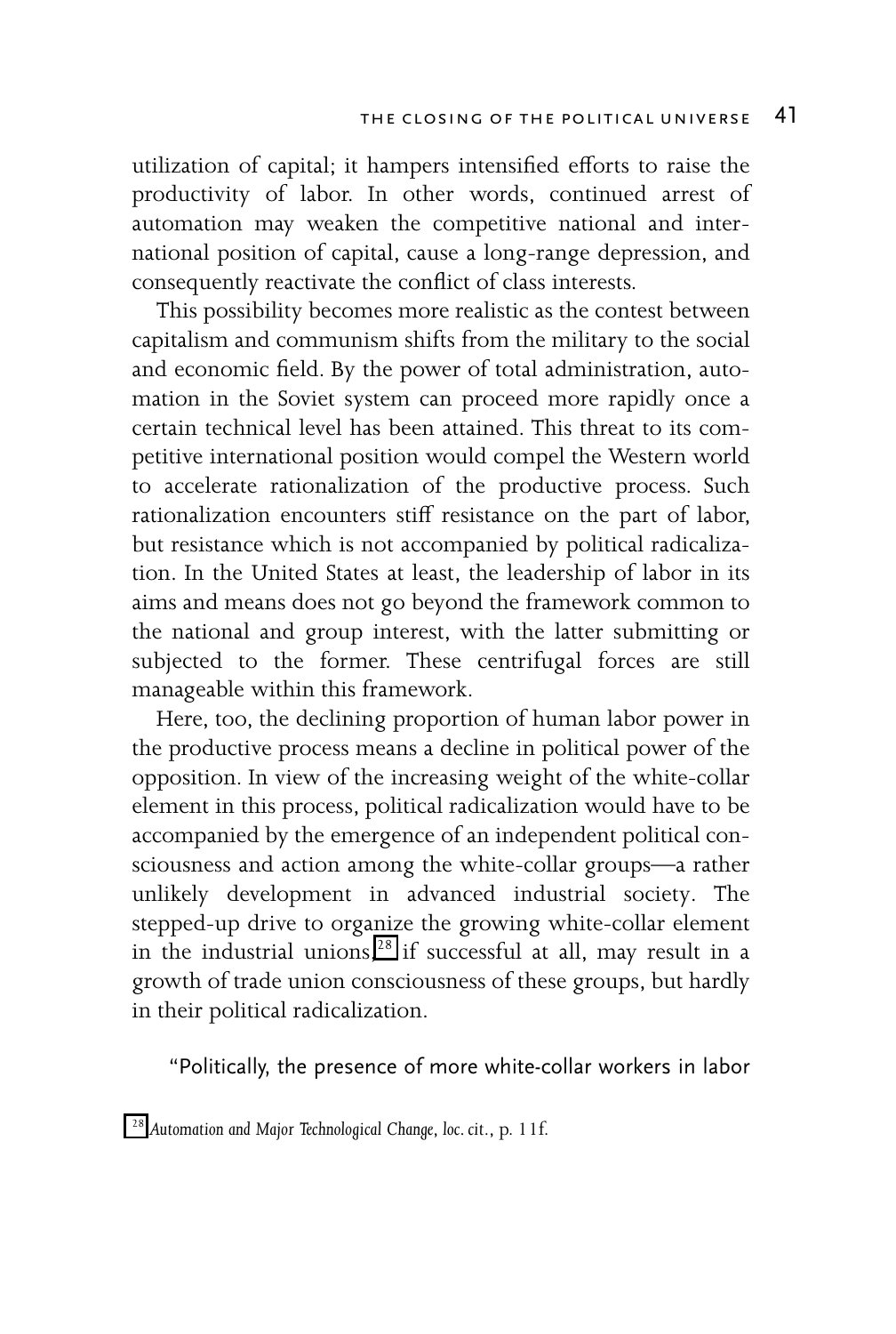## 42 one-dimensional society

unions will give liberal and labor spokesmen a chance more truthfully to identify 'the interests of labor' with those of the community as a whole. The mass base of labor as a pressure group will be further extended, and labor spokesmen will inevitably be involved in more far-reaching bargains over the national political economy."<sup>29</sup>

Under these circumstances, the prospects for a streamlined containment of the centrifugal tendencies depend primarily on the ability of the vested interests to adjust themselves and their economy to the requirements of the Welfare State. Vastly increased government spending and direction, planning on a national and international scope, an enlarged foreign aid program, comprehensive social security, public works on a grand scale, perhaps even partial nationalization belong to these requirements.30 I believe that the dominant interests will gradually and hesitantly accept these requirements and entrust their prerogatives to a more effective power.

Turning now to the prospects for the containment of social change in the other system of industrial civilization, in Soviet society, $31$  the discussion is from the outset confronted with a double incomparability: (a) chronologically, Soviet society is at an earlier stage of industrialization, with large sectors still at the pre-technological stage, and (b) structurally, its economic

<sup>29</sup> C. Wright Mills, White Collar (New York: Oxford University Press, 1956), p. 319f.

 $30$  In the less advanced capitalist countries, where strong segments of the militant labor movement are still alive (France, Italy), their force is pitted against that of accelerated technological and political rationalization in authoritarian form. The exigencies of the international contest are likely to strengthen the latter and to make for adoption of and alliance with the predominant tendencies in the most advanced industrial areas.

<sup>31</sup> For the following see my *Soviet Marxism* (New York: Columbia University Press, 1958).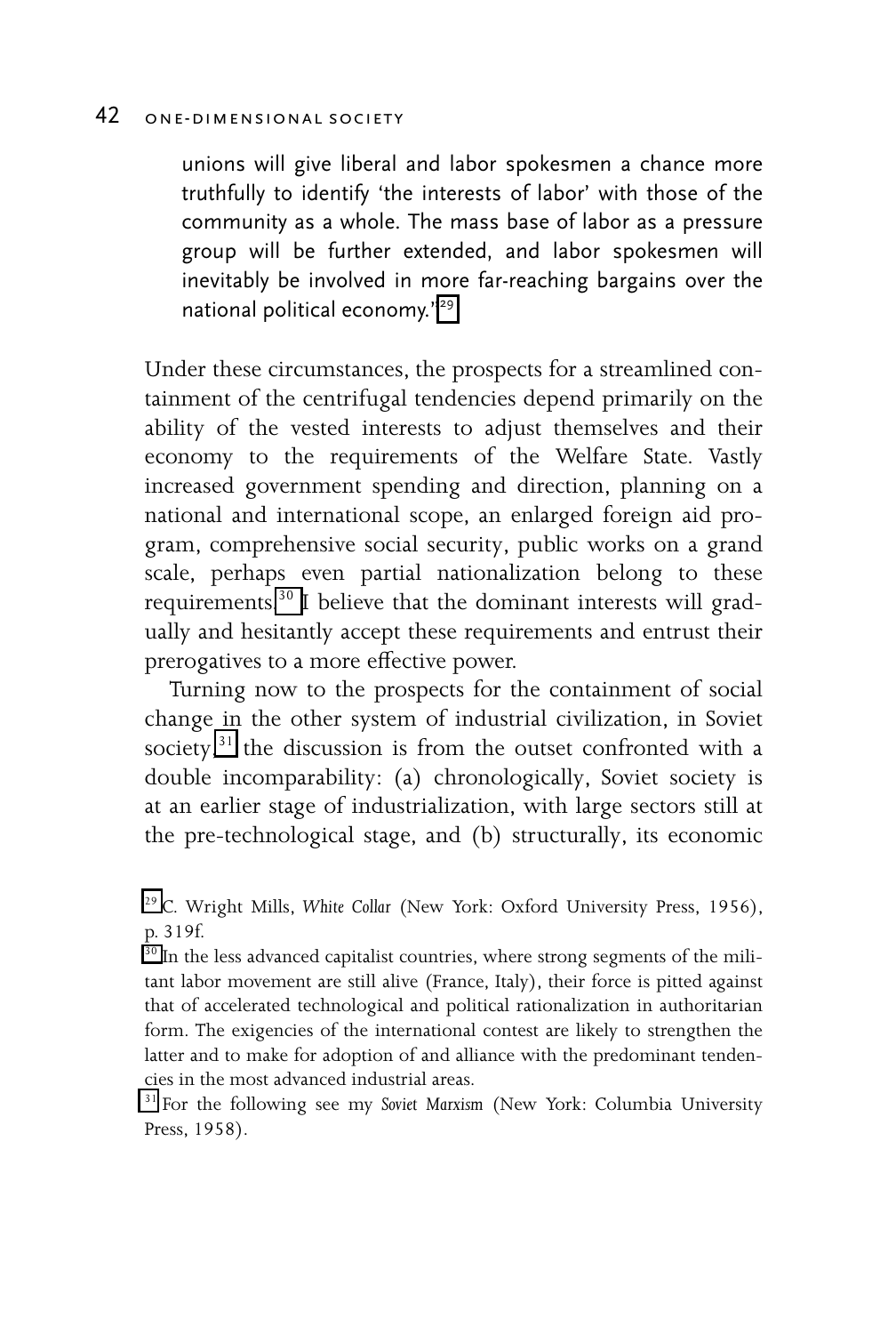and its political institutions are essentially different (total nationalization, and dictatorship).

The interconnection between the two aspects aggravates the difficulties of the analysis. The historical backwardness not only enables but compels Soviet industrialization to proceed without planned waste and obsolescence, without the restrictions on productivity imposed by the interests of private profit, and with planned satisfaction of still unfulfilled vital needs after, and perhaps even simultaneously with, the priorities of military and political needs.

Is this greater rationality of industrialization only the token and advantage of historical backwardness, likely to disappear once the advanced level is reached? Is it the same historical backwardness which, on the other hand, enforces—under the conditions of the competitive coexistence with advanced capitalism—the total development and control of all resources by a dictatorial regime? And, after having attained the goal of "catching up and overtaking," would Soviet society then be able to liberalize the totalitarian controls to the point where a qualitative change could take place?

The argument from historical backwardness—according to which liberation must, under the prevailing conditions of material and intellectual immaturity, necessarily be the work of force and administration—is not only the core of Soviet Marxism, but also that of the theoreticians of "educational dictatorship" from Plato to Rousseau. It is easily ridiculed but hard to refute because it has the merit to acknowledge, without much hypocrisy, the conditions (material and intellectual) which serve to prevent genuine and intelligent self-determination.

Moreover, the argument debunks the repressive ideology of freedom, according to which human liberty can blossom forth in a life of toil, poverty, and stupidity. Indeed, society must first create the material prerequisites of freedom for all its members before it can be a free society; it must first *create* the wealth before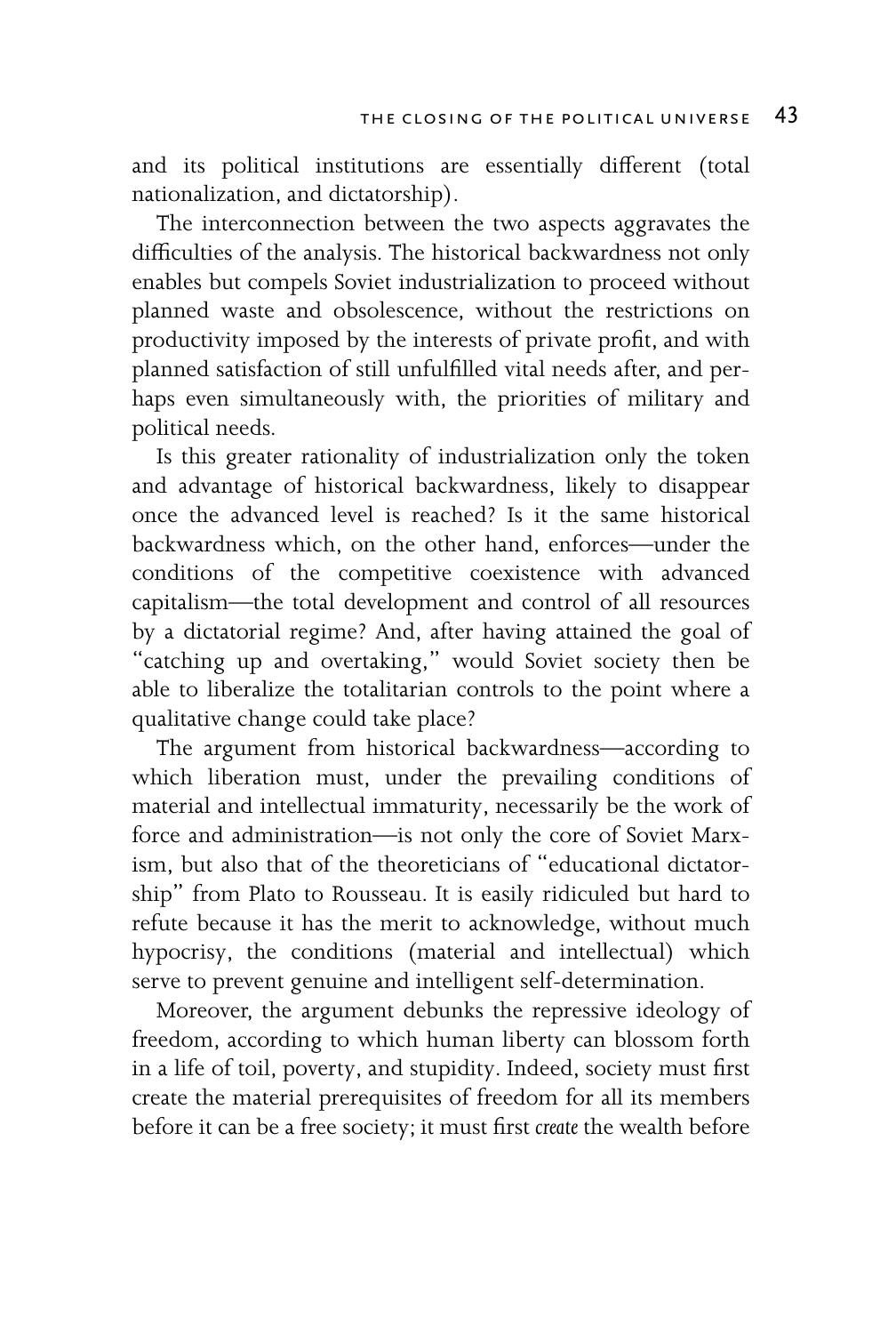being able to *distribute* it according to the freely developing needs of the individual; it must first enable its slaves to learn and see and think before they know what is going on and what they themselves can do to change it. And, to the degree to which the slaves have been preconditioned to exist as slaves and be content in that role, their liberation necessarily appears to come from without and from above. They must be "forced to be free," to "see objects as they are, and sometimes as they ought to appear," they must be shown the "good road" they are in search of.<sup>32</sup>

But with all its truth, the argument cannot answer the timehonored question: who educates the educators, and where is the proof that they are in possession of "the good?" The question is not invalidated by arguing that it is equally applicable to certain democratic forms of government where the fateful decisions on what is good for the nation are made by elected representatives (or rather endorsed by elected representatives)—elected under conditions of effective and freely accepted indoctrination. Still, the only possible excuse (it is weak enough!) for "educational dictatorship" is that the terrible risk which it involves may not be more terrible than the risk which the great liberal as well as the authoritarian societies are taking now, nor may the costs be much higher.

However, the dialectical logic insists, against the language of brute facts and ideology, that the slaves must be *free for* their liberation before they can become free, and that the end must be operative in the means to attain it. Marx's proposition that the liberation of the working class must be the action of the working class itself states this *a priori*. Socialism must become reality with the first act of the revolution because it must already be in the consciousness and action of those who carried the revolution.

True, there is a "first phase" of socialist construction during which the new society is "still stamped with the birth marks of

<sup>32</sup> Rousseau, *The Social Contract*, Book I, Chap. VII; Book II, ch. VI.—See p. 6.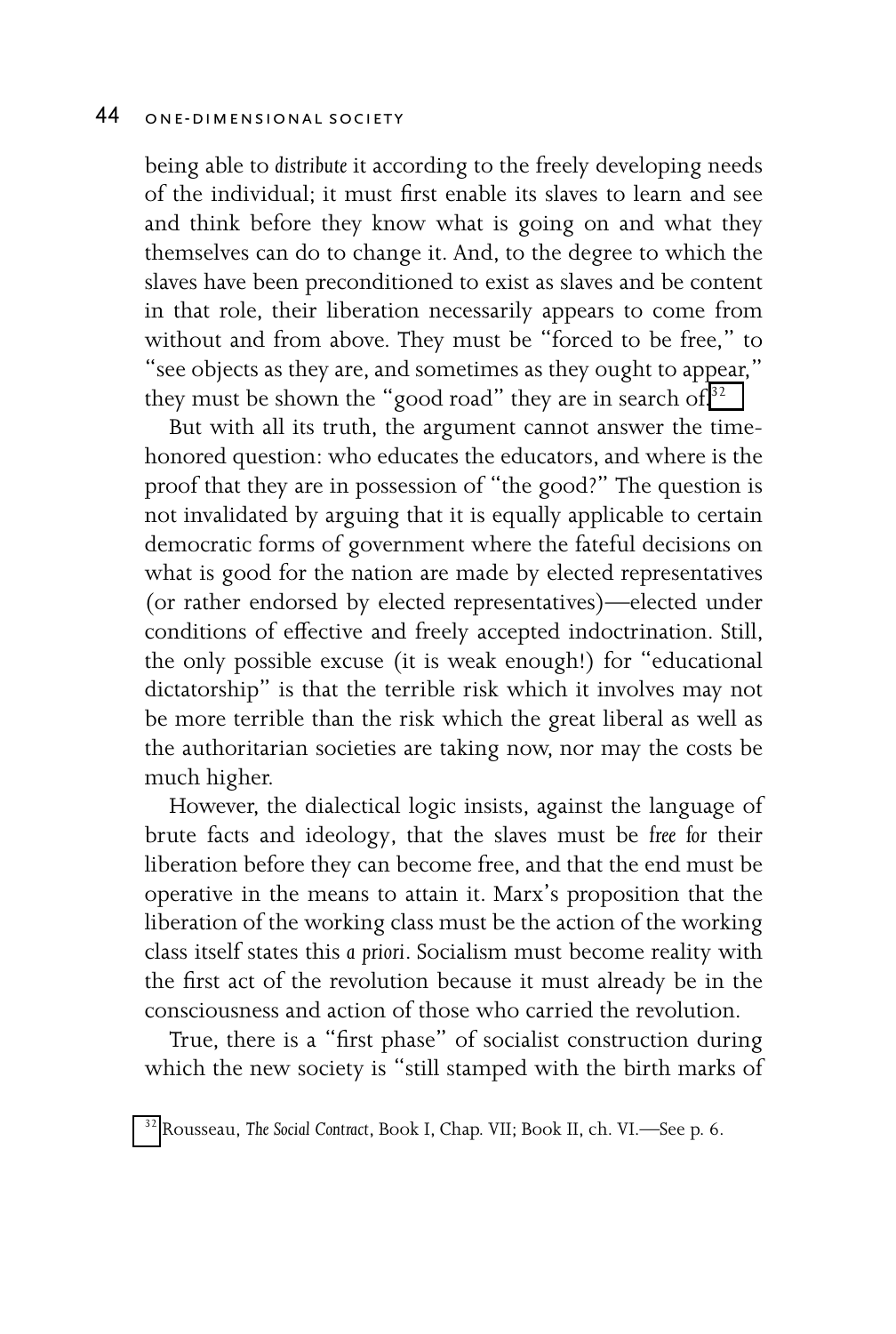the old society from whose womb it emerges,"<sup>33</sup> but the qualitive change from the old to the new society occurred when this phase began. According to Marx, the "second phase" is literally constituted in the first phase. The qualitatively new mode of life generated by the new mode of production appears *in* the socialist revolution, which is the end and *at* the end of the capitalist system. Socialist construction begins with the first phase of the revolution.

By the same token, the transition from "to each according to his work" to "to each according to his needs" is determined by the first phase—not only by the creation of the technological and material base, but also (and this is decisive!) by the *mode* in which it is created. Control of the productive process by the "immediate producers" is supposed to initiate the development which distinguishes the history of free men from the prehistory of man. This is a society in which the former objects of productivity first become the human individuals who plan and use the instruments of their labor for the realization of their own humane needs and faculties. For the first time in history, men would act freely and collectively under and against the necessity which limits their freedom and their humanity. Therefore all repression imposed by necessity would be truly self-imposed necessity. In contrast to this conception, the actual development in present-day communist society postpones (or is compelled to postpone, by the international situation) the qualitative change to the second phase, and the transition from capitalism to socialism appears, in spite of the revolution, still as quantitative change. The enslavement of man by the instruments of his labor continues in a highly rationalized and vastly efficient and promising form.

\*

<sup>33</sup> Marx, "Critique of the Gotha Programme," in Marx and Engels, *Selected Works* (Moscow: Foreign Languages Publ. House, 1958), vol. II, p. 23.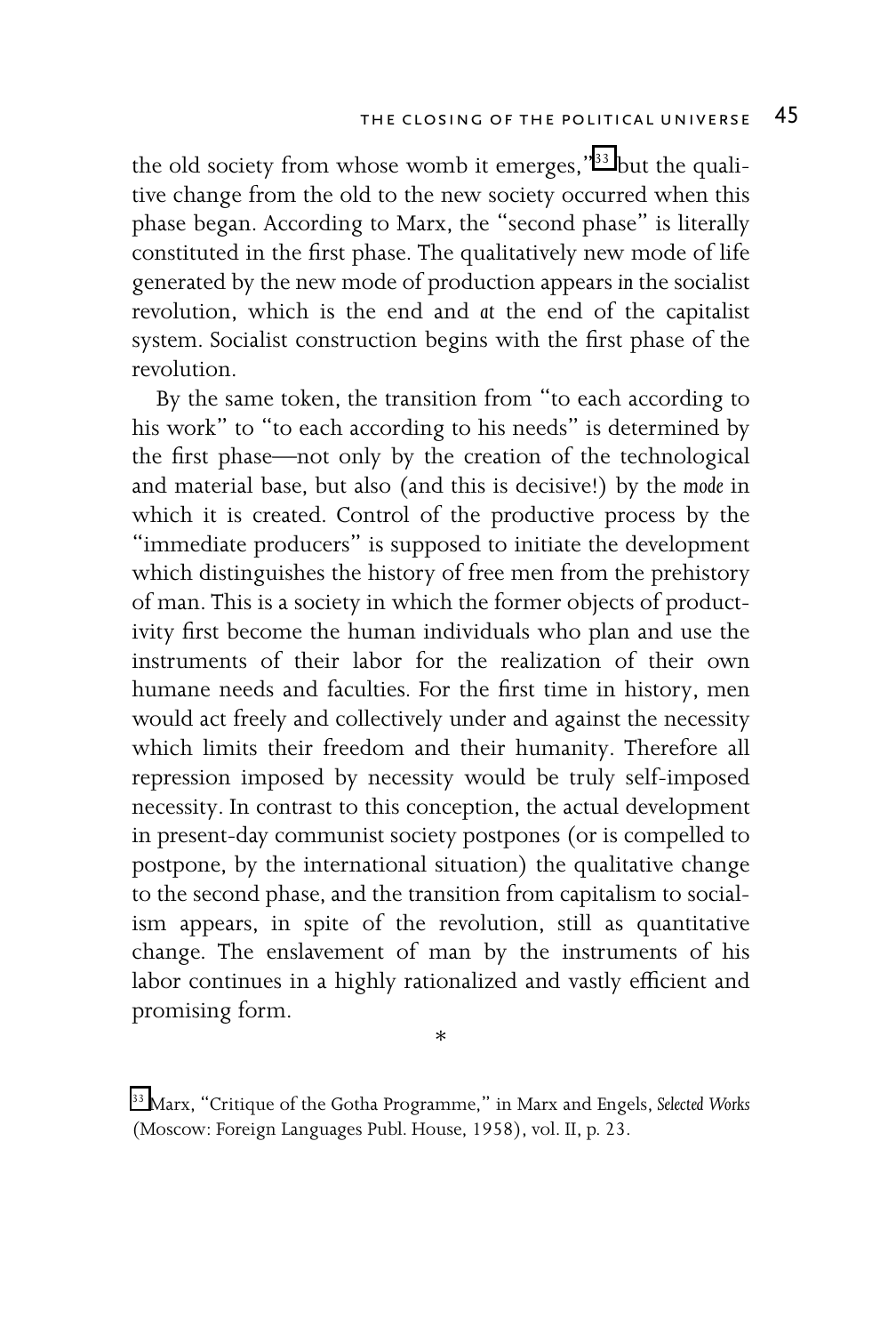The situation of hostile coexistence may explain the terroristic features of Stalinist industrialization, but it also set in motion the forces which tend to perpetuate technical progress as the instrument of domination; the means prejudice the end. Again assuming that no nuclear warfare or other catastrophe cuts off its development, technical progress would make for continued increase in the standard of living and for continued liberalization of controls. The nationalized economy could exploit the productivity of labor and capital without structural resistance<sup>34</sup> while considerably reducing working hours and augmenting the comforts of life. And it could accomplish all this without abandoning the hold of total administration over the people. There is no reason to assume that technical progress plus nationalization will make for "automatic" liberation and release of the negating forces. On the contrary, the contradiction between the growing productive forces and their enslaving organization—openly admitted as a feature of Soviet socialist development even by Stalin<sup>35</sup>—is likely to flatten out rather than to aggravate. The more the rulers are capable of delivering the goods of consumption, the more firmly will the underlying population be tied to the various ruling bureaucracies.

But while these prospects for the containment of qualitative change in the Soviet system seem to be parallel to those in advanced capitalist society, the socialist base of production introduces a decisive difference. In the Soviet system, the organization of the productive process certainly separates the "immediate producers" (the laborers) from control over the means of production and thus makes for class distinctions at the very base of the system. This separation was established by

<sup>34</sup> On the difference between built-in and manageable resistance see my *Soviet Marxism*, *loc. cit*., p. 109ff.

<sup>35</sup> "*Economic Problems of Socialism in the U.S.S.R.*" (1952), in: Leo Gruliow ed. *Current Soviet Policies* (New York: F. A. Praeger, 1953), p. 5, 11, 14.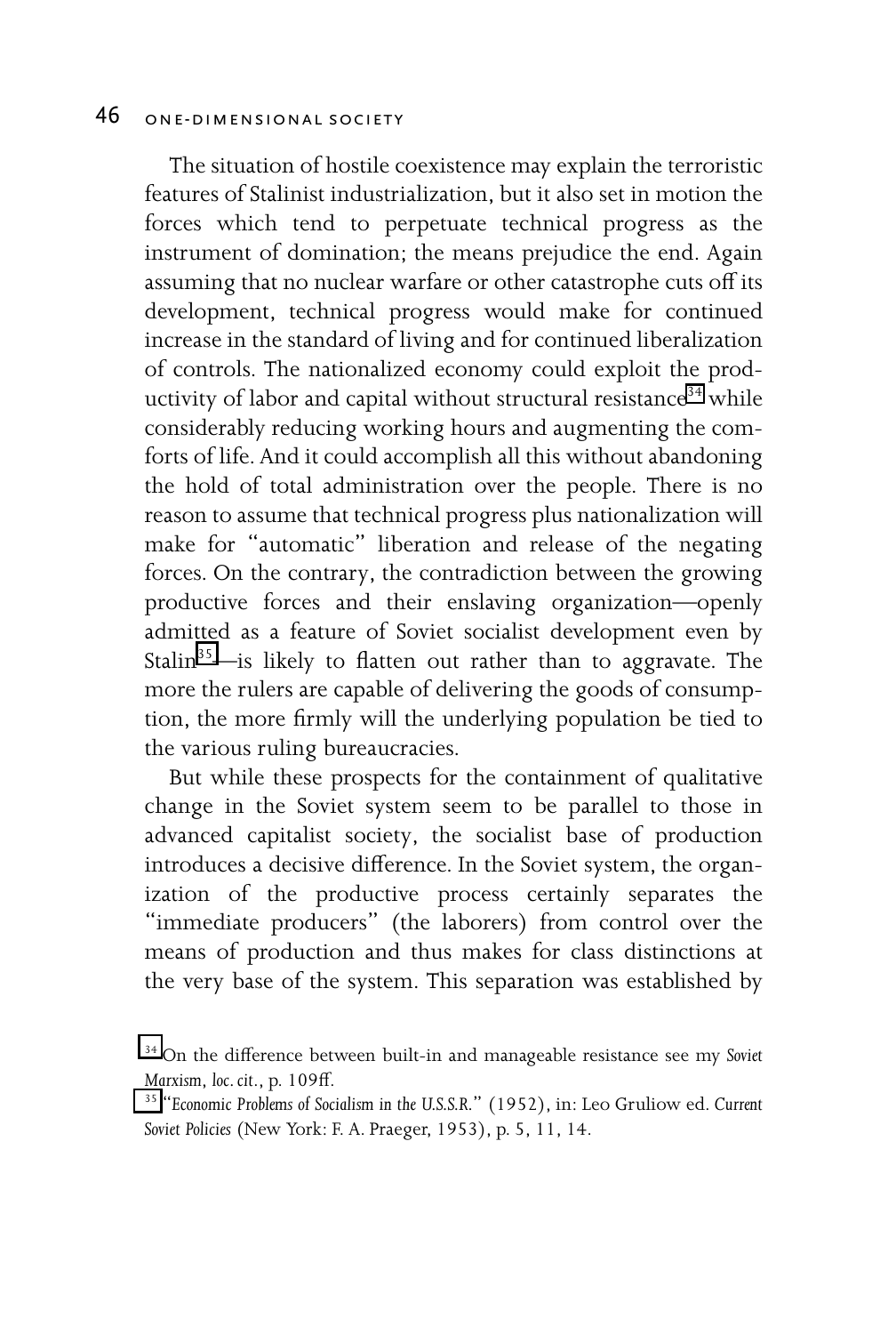political decision and power after the brief "heroic period" of the Bolshevik Revolution, and has been perpetuated ever since. And yet it is not the motor of the productive process itself; it is not built into this process as is the division between capital and labor, derived from private ownership of the means of production. Consequently, the ruling strata are themselves separable from the productive process—that is, they are replaceable without exploding the basic institutions of society.

This is the half-truth in the Soviet-Marxist thesis that the prevailing contradictions between the "lagging production relations and the character of the productive forces" can be resolved without explosion, and that "conformity" between the two factors can occur through "gradual change."36 The other half of the truth is that quantitative change would still have to turn into qualitative change, into the disappearance of the State, the Party, the Plan, etc. as independent powers superimposed on the individuals. Inasmuch as this change would leave the material base of society (the nationalized productive process) intact, it would be confined to a *political* revolution. If it could lead to selfdetermination at the very base of human existence, namely in the dimension of necessary labor, it would be the most radical and most complete revolution in history. Distribution of the necessities of life regardless of work performance, reduction of working time to a minimum, universal all-sided education toward exchangeability of functions—these are the preconditions but not the contents of self-determination. While the creation of these preconditions may still be the result of superimposed administration, their establishment would mean the end of this administration. To be sure, a mature and free industrial society would continue to depend on a division of labor which involves inequality of functions. Such inequality is necessitated by genuine social needs, technical requirements, and the

<sup>36</sup> *Ibid.*, p. 14f.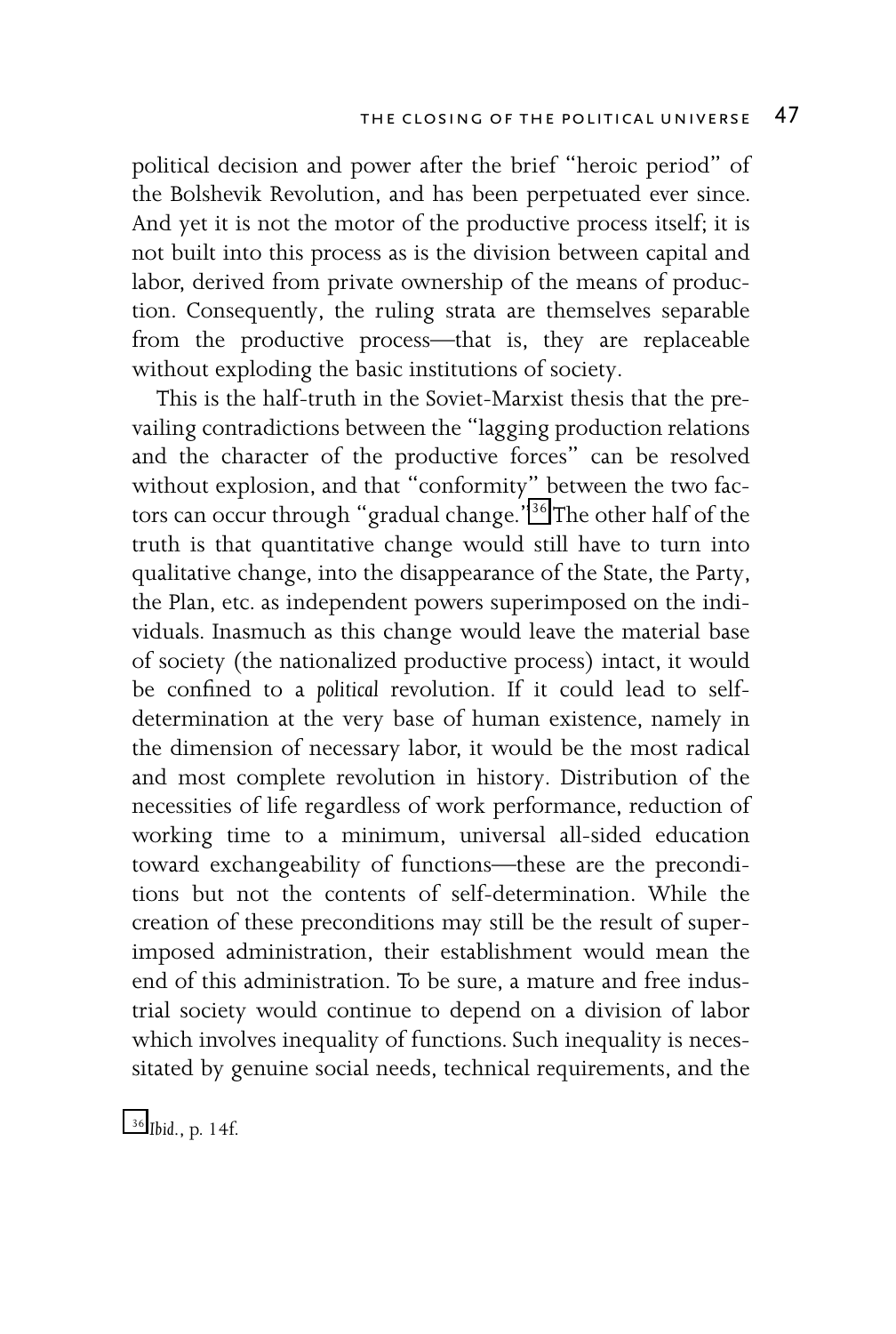physical and mental differences among the individuals. However, the executive and supervisory functions would no longer carry the privilege of ruling the life of others in some particular interest. The transition to such a state is a revolutionary rather than evolutionary process, even on the foundation of a fully nationalized and planned economy.

Can one assume that the communist system, in its established forms, would develop (or rather be *forced* to develop by virtue of the international contest) the conditions which would make for such a transition? There are strong arguments against this assumption. One emphasizes the powerful resistance which the entrenched bureaucracy would offer—a resistance which finds its *raison d'être* precisely on the same grounds that impel the drive for creating the preconditions for liberation, namely, the life-and-death competition with the capitalist world.

One can dispense with the notion of an innate "power-drive" in human nature. This is a highly dubious psychological concept and grossly inadequate for the analysis of societal developments. The question is not whether the communist bureaucracies would "give up" their privileged position once the level of a possible qualitative change has been reached, but whether they will be able to prevent the attainment of this level. In order to do so, they would have to arrest material and intellectual growth at a point where domination still is rational and profitable, where the underlying population can still be tied to the job and to the interest of the state or other established institutions. Again, the decisive factor here seems to be the global situation of coexistence, which has long since become a factor in the *internal* situation of the two opposed societies. The need for the all-out utilization of technical progress, and for survival by virtue of a superior standard of living may prove stronger than the resistance of the vested bureaucracies.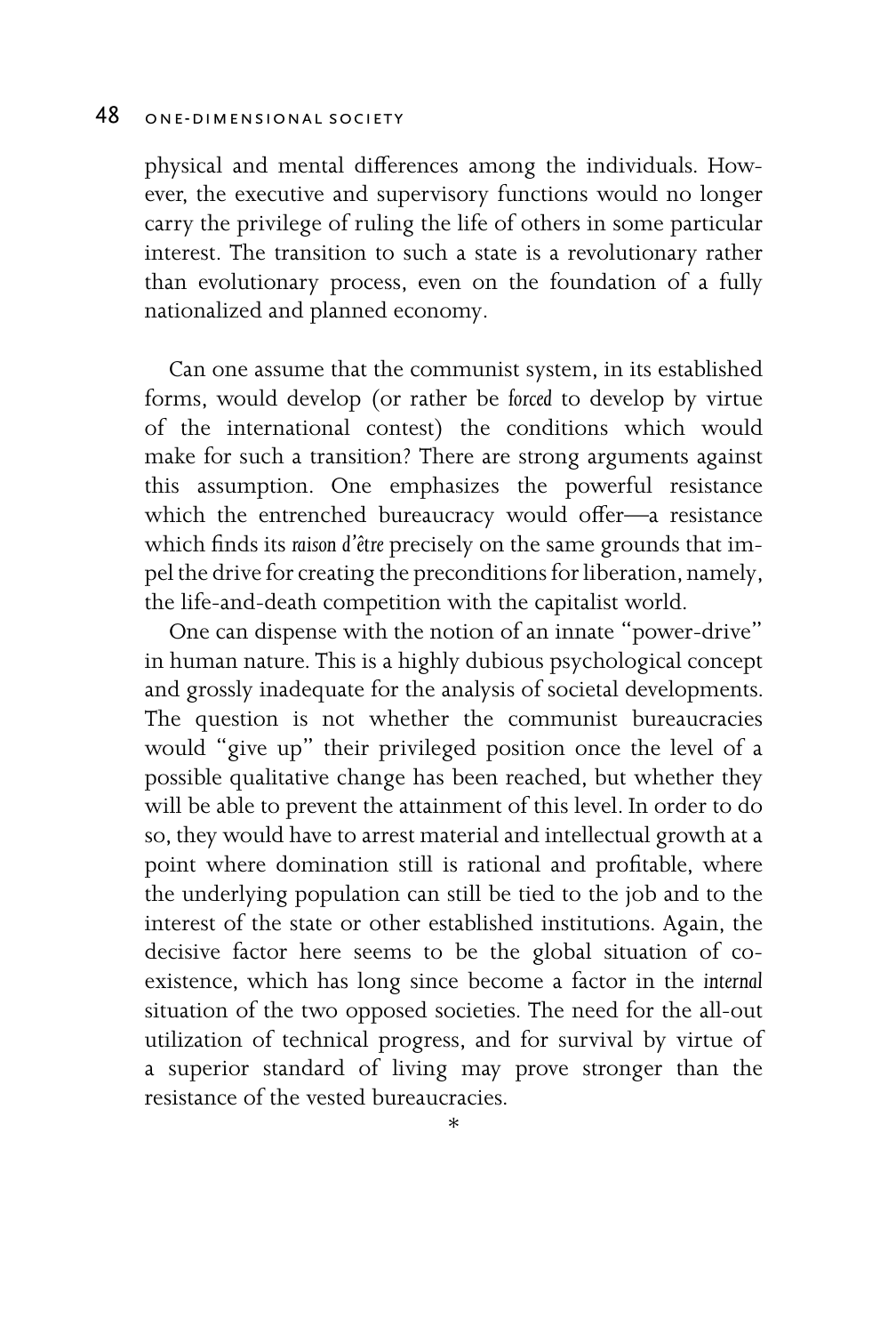I should like to add a few remarks on the often-heard opinion that the new development of the backward countries might not only alter the prospects of the advanced industrial countries, but also constitute a "third force" that may grow into a relatively independent power. In terms of the preceding discussion: is there any evidence that the former colonial or semi-colonial areas might adopt a way of industrialization essentially different from capitalism and present-day communism? Is there anything in the indigenous culture and tradition of these areas which might indicate such an alternative? I shall confine my remarks to models of backwardness already in the process of industrialization—that is, to countries where industrialization coexists with an unbroken pre- and anti-industrial culture (India, Egypt).

These countries enter upon the process of industrialization with a population untrained in the values of self-propelling productivity, efficiency, and technological rationality. In other words, with a vast majority of population which has not yet been transformed into a labor force separated from the means of production. Do these conditions favor a new confluence of industrialization and liberation—an essentially different mode of industrialization which would build the productive apparatus not only in accord with the vital needs of the underlying population, but also with the aim of pacifying the struggle for existence?

Industrialization in these backward areas does not take place in a vacuum. It occurs in a historical situation in which the social capital required for primary accumulation must be obtained largely from without, from the capitalist or communist bloc—or from both. Moreover, there is a widespread presumption that remaining independent would require *rapid* industrialization and attainment of a level of productivity which would assure at least relative autonomy in competition with the two giants.

In these circumstances, the transformation of underdeveloped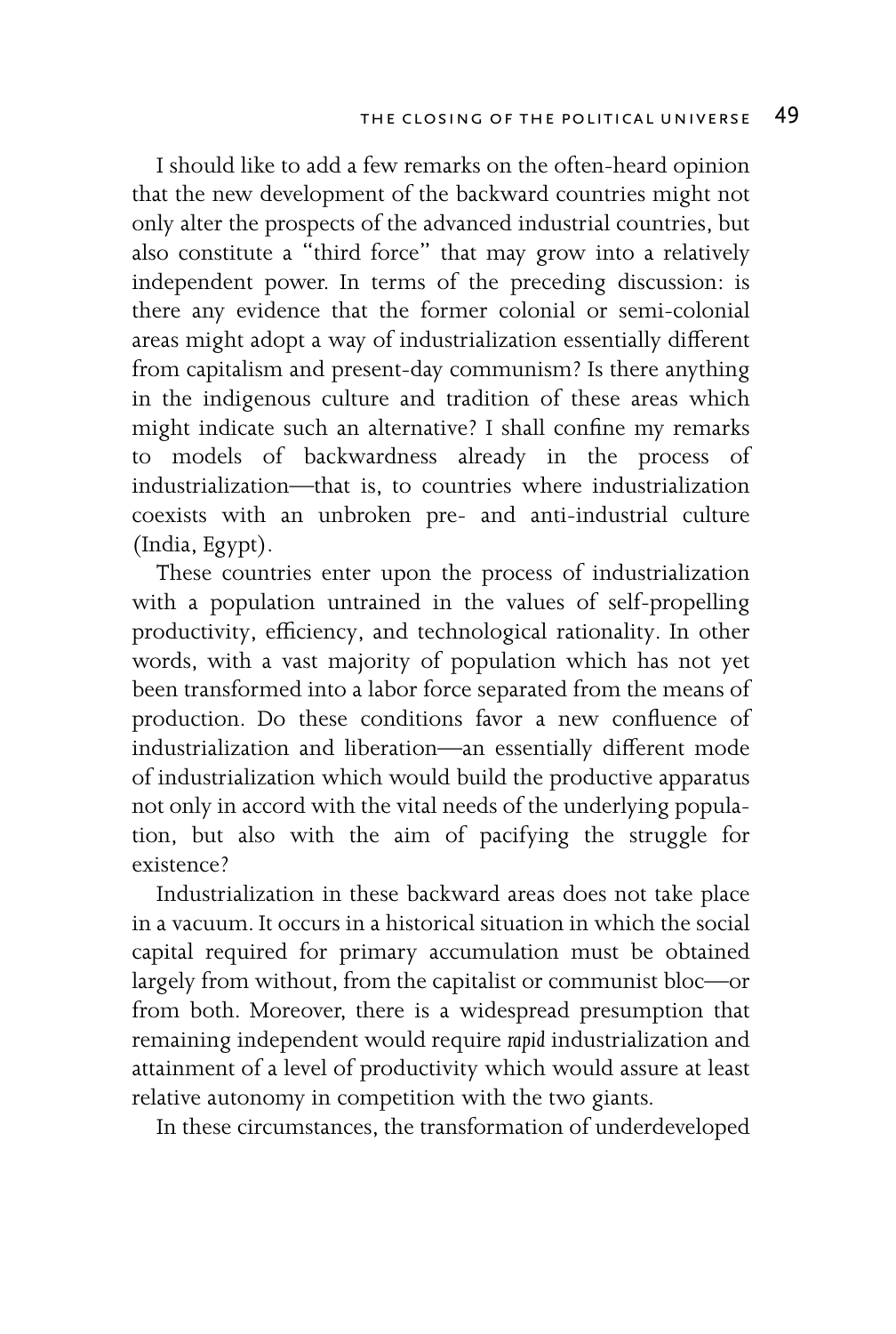## 50 one-dimensional society

into industrial societies must as quickly as possible discard the pre-technological forms. This is especially so in countries where even the most vital needs of the population are far from being satisfied, where the terrible standard of living calls first of all for quantities *en masse*, for mechanized and standardized mass production and distribution. And in these same countries, the dead weight of pre-technological and even pre-"bourgeois" customs and conditions offers a strong resistance to such a superimposed development. The machine process (as social process) requires obedience to a system of anonymous powers—total secularization and the destruction of values and institutions whose desanctification has hardly begun. Can one reasonably assume that, under the impact of the two great systems of total technological administration, the dissolution of this resistance will proceed in liberal and democratic forms? That the underdeveloped countries can make the historical leap from the pre-technological to the *post*-technological society, in which the mastered technological apparatus may provide the basis for a genuine democracy? On the contrary, it rather seems that the superimposed development of these countries will bring about a period of total administration more violent and more rigid than that traversed by the advanced societies which can build on the achievements of the liberalistic era. To sum up: the backward areas are likely to succumb either to one of the various forms of neo-colonialism, or to a more or less terroristic system of primary accumulation.

However, another alternative seems possible.<sup>37</sup> If industrialization and the introduction of technology in the backward countries encounter strong resistance from the indigenous and traditional modes of life and labor—a resistance which is not abandoned even at the very tangible prospect of a better and

<sup>&</sup>lt;sup>37</sup> For the following see the magnificent books by René Dumont, especially *Terres vivantes* (Paris: Plon, 1961).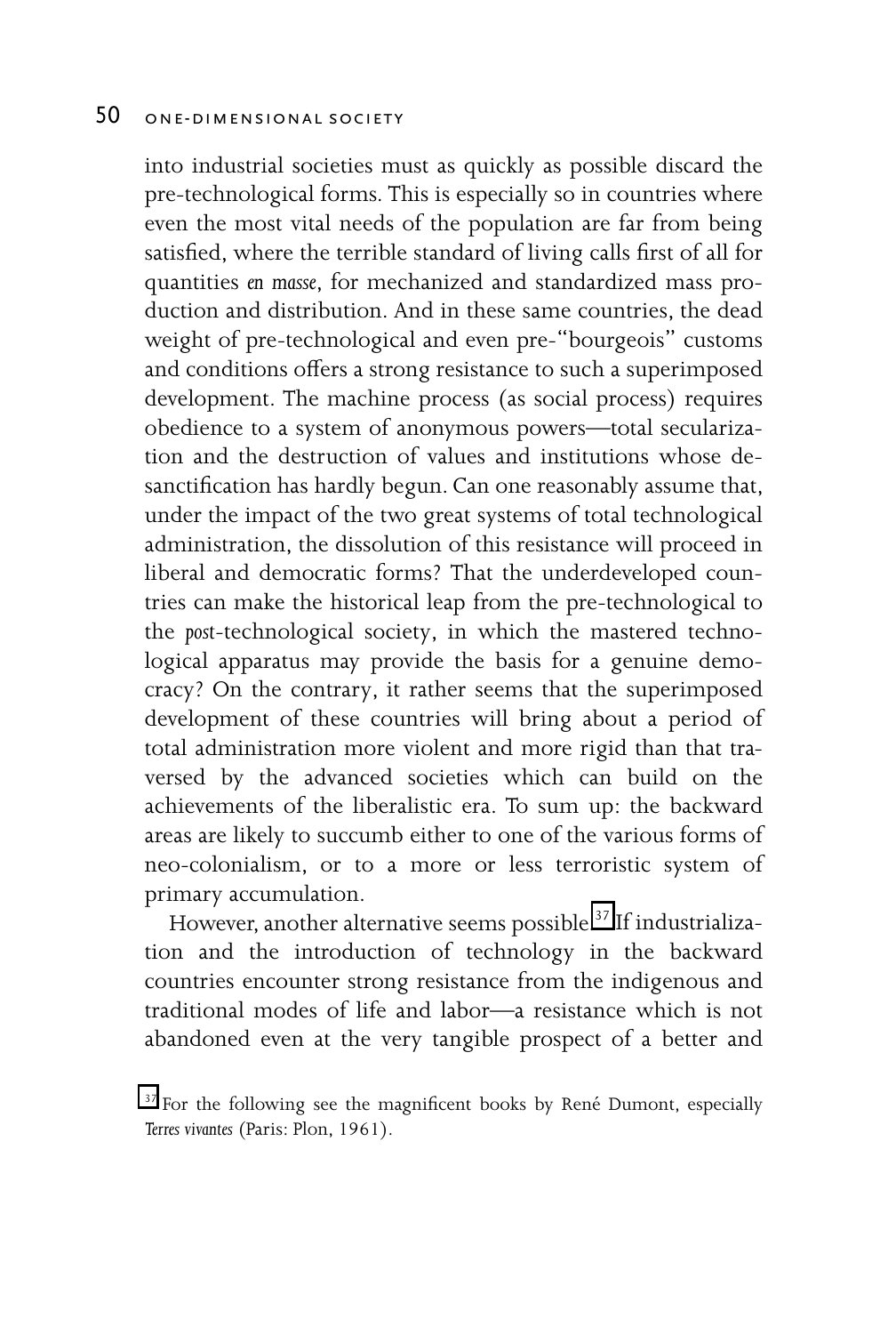easier life—could this pre-technological tradition itself become the source of progress and industrialization?

Such indigenous progress would demand a planned policy which, instead of superimposing technology on the traditional modes of life and labor, would extend and improve them on their own grounds, eliminating the oppressive and exploitative forces (material and religious) which made them incapable of assuring the development of a human existence. Social revolution, agrarian reform, and reduction of over-population would be prerequisites, but not industrialization after the pattern of the advanced societies. Indigenous progress seems indeed possible in areas where the natural resources, if freed from suppressive encroachment, are still sufficient not only for subsistence but also for a human life. And where they are not, could they not be made sufficient by the gradual and piecemeal aid of technology—within the framework of the traditional forms?

If this is the case, then conditions would prevail which do not exist in the old and advanced industrial societies (and never existed there)—namely, the "immediate producers" themselves would have the chance to create, by their own labor and leisure, their own progress and determine its rate and direction. Selfdetermination would proceed from the base, and work for the necessities could transcend itself toward work for gratification.

But even under these abstract assumptions, the brute limits of self-determination must be acknowledged. The initial revolution which, by abolishing mental and material exploitation, is to establish the prerequisites for the new development, is hardly conceivable as spontaneous action. Moreover, indigenous progress would presuppose a change in the policy of the two great industrial power blocs which today shape the world abandonment of neo-colonialism in all its forms. At present, there is no indication of such a change.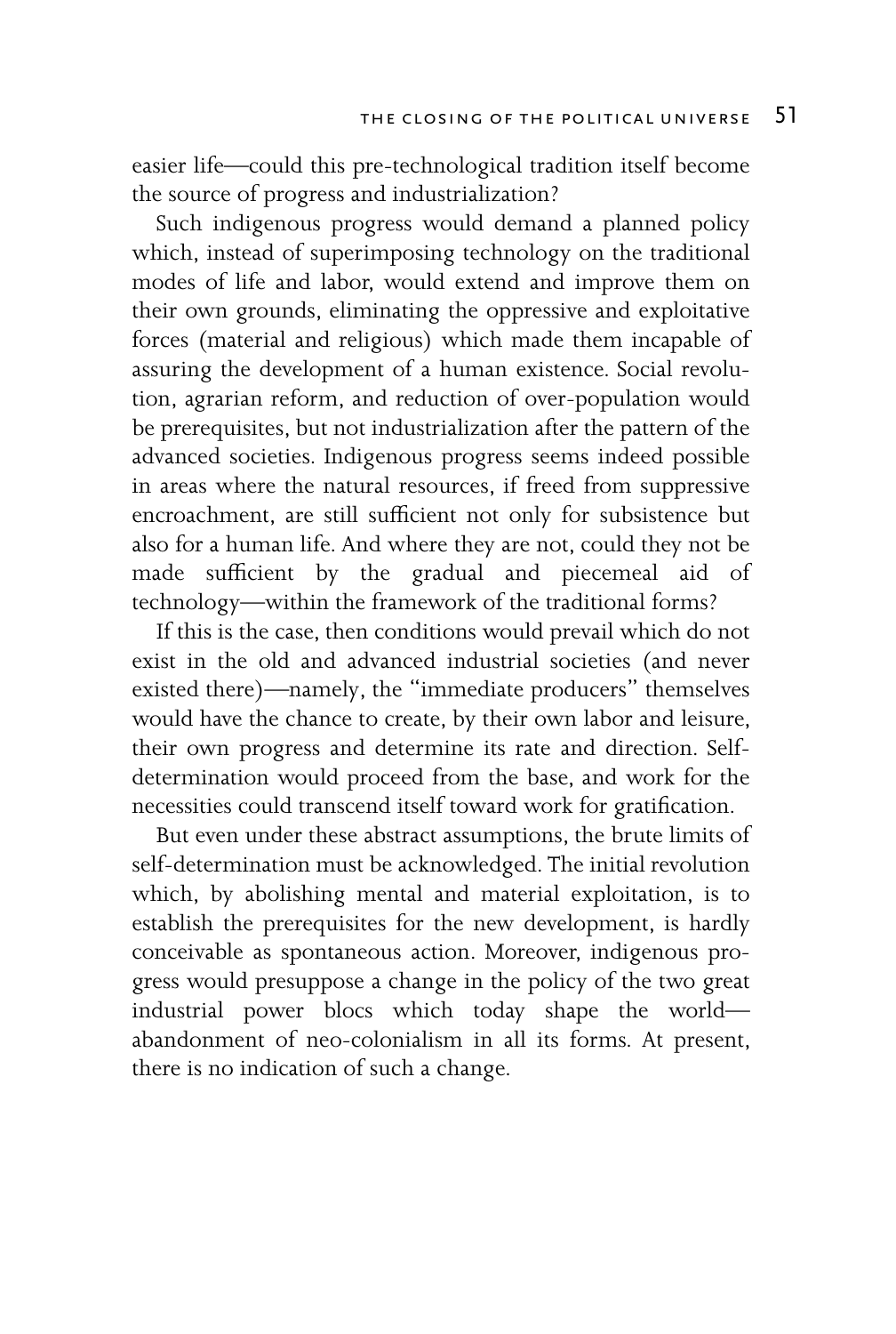## THE WELFARE AND WARFARE STATE

By way of summary: the prospects of containment of change, offered by the politics of technological rationality, depend on the prospects of the Welfare State. Such a state seems capable of raising the standard of *administered* living, a capability inherent in all advanced industrial societies where the streamlined technical apparatus—set up as a separate power over and above the individuals—depends for its functioning on the intensified development and expansion of productivity. Under such conditions, decline of freedom and opposition is not a matter of moral or intellectual deterioration or corruption. It is rather an objective societal process insofar as the production and distribution of an increasing quantity of goods and services make compliance a rational technological attitude.

However, with all its rationality, the Welfare State is a state of unfreedom because its total administration is systematic restriction of (a) "technically" available free time; $38$  (b) the quantity and quality of goods and services "technically" available for vital individual needs; (c) the intelligence (conscious and unconscious) capable of comprehending and realizing the possibilities of self-determination.

Late industrial society has increased rather than reduced the need for parasitical and alienated functions (for the society as a whole, if not for the individual). Advertising, public relations, indoctrination, planned obsolescence are no longer unproductive overhead costs but rather elements of basic production costs. In order to be effective, such production of socially necessary waste requires continuous rationalization the relentless utilization of advanced techniques and science. Consequently, a rising standard of living is the almost

<sup>38</sup> "Free" time, not "leisure" time. The latter thrives in advanced industrial society, but it is unfree to the extent to which it is administered by business and politics.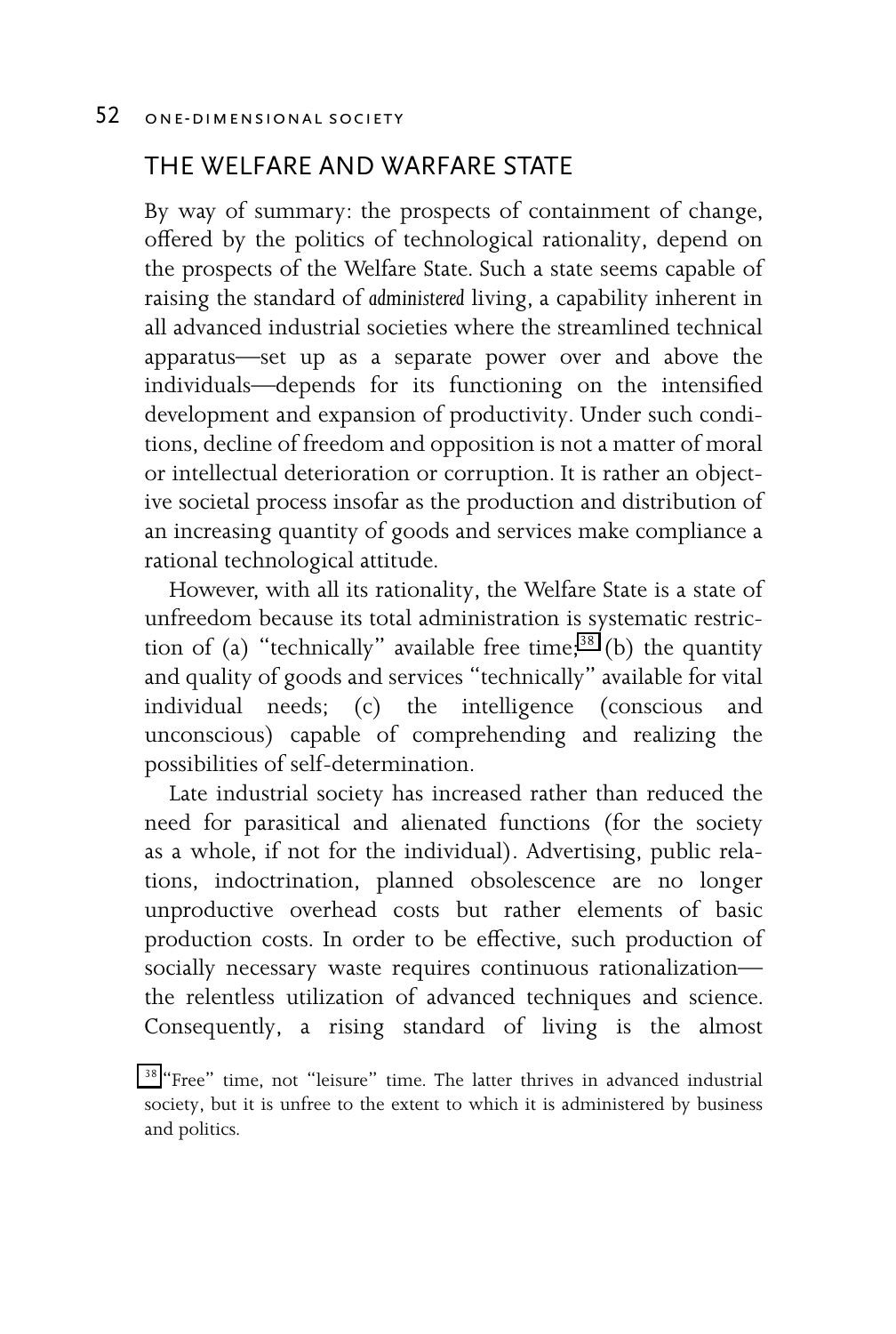unavoidable by-product of the politically manipulated industrial society, once a certain level of backwardness has been overcome. The growing productivity of labor creates an increasing surplusproduct which, whether privately or centrally appropriated and distributed, allows an increased consumption—notwithstanding the increased diversion of productivity. As long as this constellation prevails, it reduces the use-value of freedom; there is no reason to insist on self-determination if the administered life is the comfortable and even the "good" life. This is the rational and material ground for the unification of opposites, for onedimensional political behavior. On this ground, the transcending political forces *within* society are arrested, and qualitative change appears possible only as a change from *without*.

Rejection of the Welfare State on behalf of abstract ideas of freedom is hardly convincing. The loss of the economic and political liberties which were the real achievement of the preceding two centuries may seem slight damage in a state capable of making the administered life secure and comfortable.<sup>39</sup> If the individuals are satisfied to the point of happiness with the goods and services handed down to them by the administration, why should they insist on different institutions for a different production of different goods and services? And if the individuals are pre-conditioned so that the satisfying goods also include thoughts, feelings, aspirations, why should they wish to think, feel, and imagine for themselves? True, the material and mental commodities offered may be bad, wasteful, rubbish—but *Geist* and knowledge are no telling arguments against satisfaction of needs.

The critique of the Welfare State in terms of liberalism and conservatism (with or without the prefix "neo-") rests, for its validity, on the existence of the very conditions which the Welfare State has surpassed—namely, a lower degree of social wealth

 $39$  See p. 4.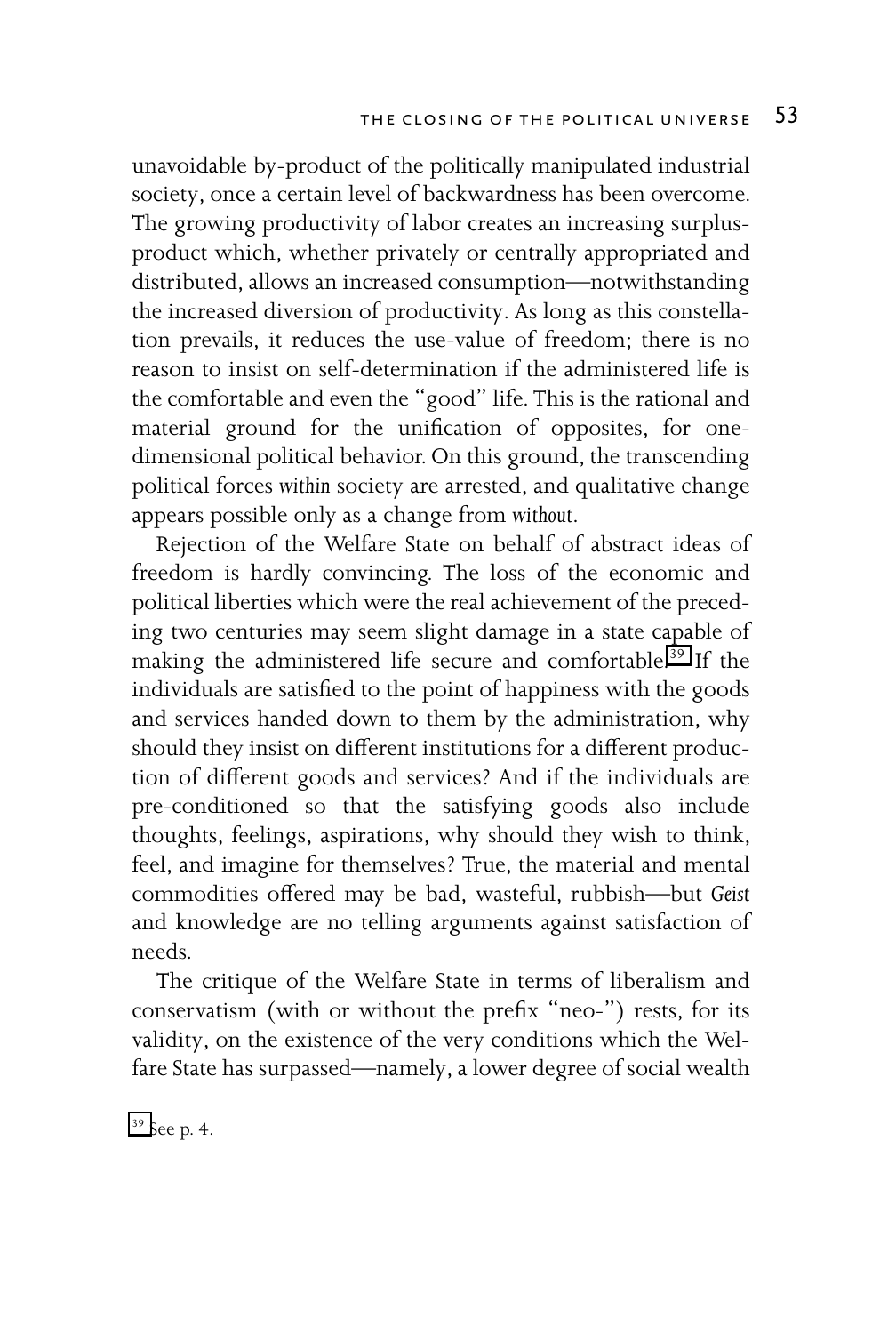and technology. The sinister aspects of this critique show forth in the fight against comprehensive social legislation and adequate government expenditures for services other than those of military defense.

Denunciation of the oppressive capabilities of the Welfare State thus serves to protect the oppressive capabilities of the society *prior* to the Welfare State. At the most advanced stage of capitalism, this society is a system of subdued pluralism, in which the competing institutions concur in solidifying the power of the whole over the individual. Still, for the administered individual, pluralistic administration is far better than total administration. One institution might protect him against the other; one organization might mitigate the impact of the other; possibilities of escape and redress can be calculated. The rule of law, no matter how restricted, is still infinitely safer than rule above or without law.

However, in view of prevailing tendencies, the question must be raised whether this form of pluralism does not accelerate the destruction of pluralism. Advanced industrial society is indeed a system of countervailing powers. But these forces cancel each other out in a higher unification—in the common interest to defend and extend the established position, to combat the historical alternatives, to contain qualitative change. The countervailing powers do not include those which counter the whole.<sup>40</sup> They tend to make the whole immune against negation from within as well as without; the foreign policy of containment appears as an extension of the domestic policy of containment.

The reality of pluralism becomes ideological, deceptive.

<sup>40</sup> For a critical and realistic appraisal of Galbraith's ideological concept see Earl Latham, "The Body Politic of the Corporation," in: E. S. Mason, *The Corporation in Modern Society* (Cambridge: Harvard University Press, 1959), p. 223, 235f.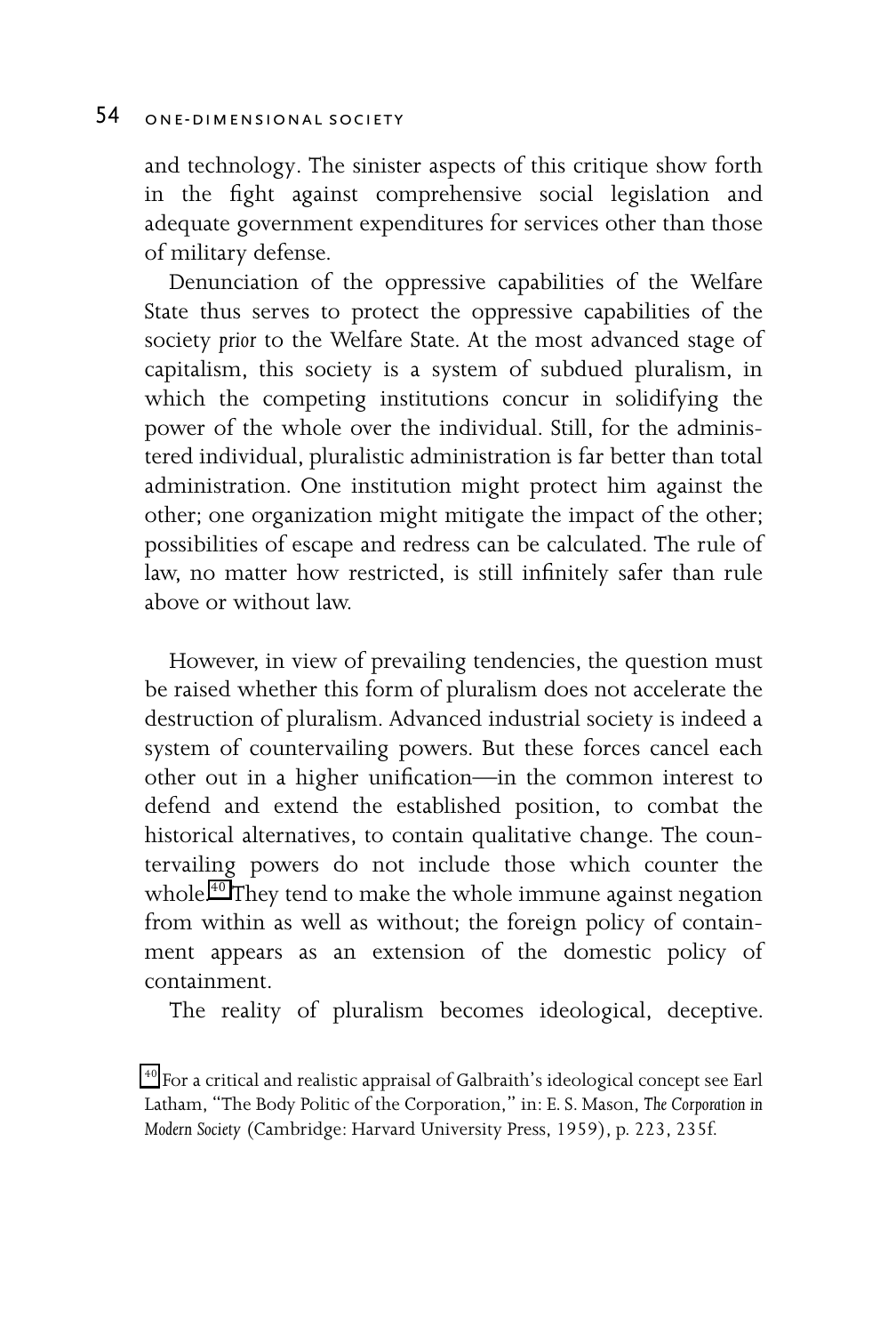It seems to extend rather than reduce manipulation and coordination, to promote rather than counteract the fateful integration. Free institutions compete with authoritarian ones in making the Enemy a deadly force *within* the system. And this deadly force stimulates growth and initiative, not by virtue of the magnitude and economic impact of the defense "sector," but by virtue of the fact that the society as a whole becomes a defense society. For the Enemy is permanent. He is not in the emergency situation but in the normal state of affairs. He threatens in peace as much as in war (and perhaps more than in war); he is thus being built into the system as a cohesive power.

Neither the growing productivity nor the high standard of living depend on the threat from without, but their use for the containment of social change and perpetuation of servitude does. The Enemy is the common denominator of all doing and undoing. And the Enemy is not identical with actual communism or actual capitalism—he is, in both cases, the real spectre of liberation.

Once again: the insanity of the whole absolves the particular insanities and turns the crimes against humanity into a rational enterprise. When the people, aptly stimulated by the public and private authorities, prepare for lives of total mobilization, they are sensible not only because of the present Enemy, but also because of the investment and employment possibilities in industry and entertainment. Even the most insane calculations are rational: the annihilation of five million people is preferable to that of ten million, twenty million, and so on. It is hopeless to argue that a civilization which justifies its defense by such a calculus proclaims its own end.

Under these circumstances, even the existing liberties and escapes fall in place within the organized whole. At this stage of the regimented market, is competition alleviating or intensifying the race for bigger and faster turnover and obsolescence? Are the political parties competing for pacification or for a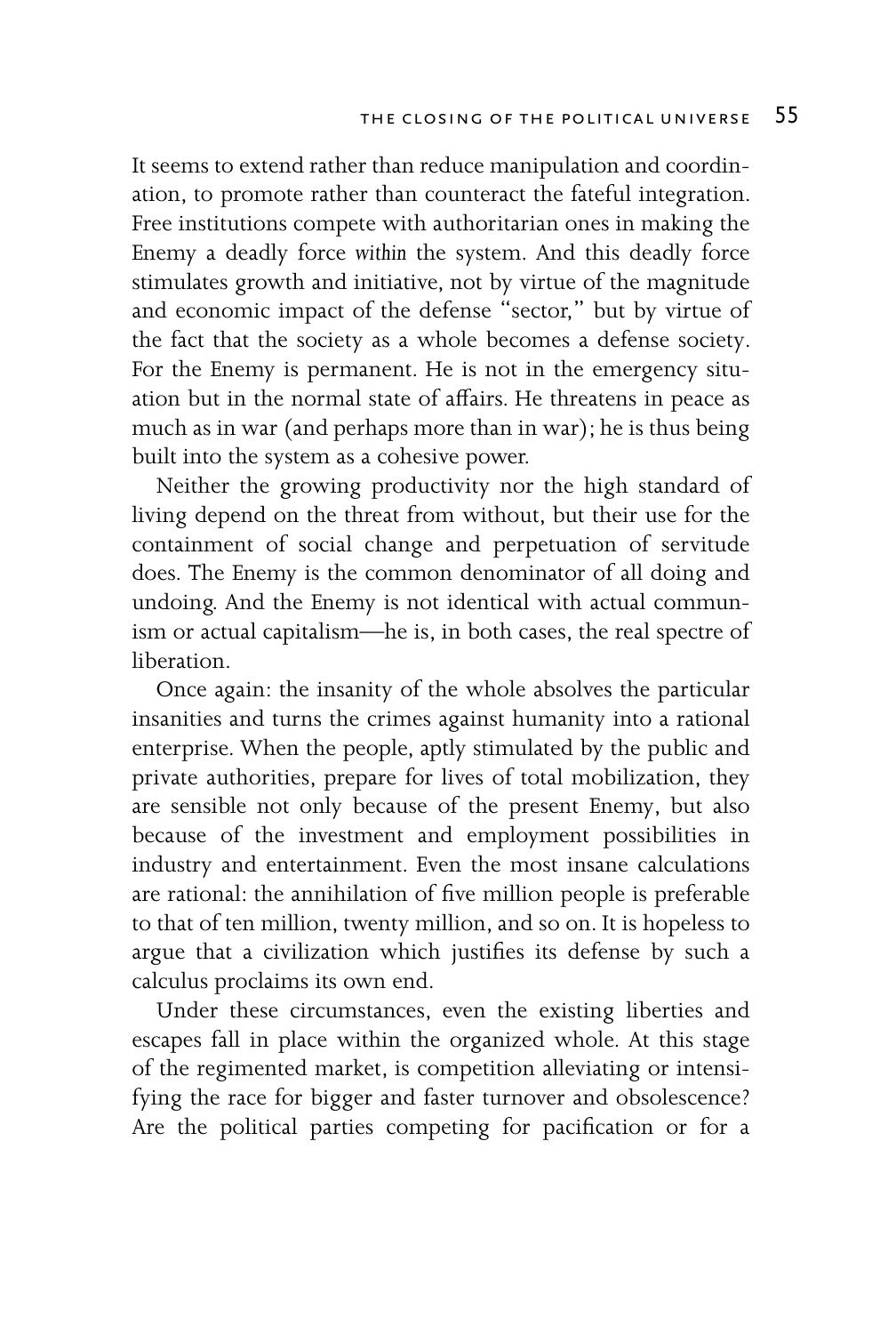stronger and more costly armament industry? Is the production of "affluence" promoting or delaying the satisfaction of still unfulfilled vital needs? If the first alternatives are true, the contemporary form of pluralism would strengthen the potential for the containment of qualitative change, and thus prevent rather than impel the "catastrophe" of self-determination. Democracy would appear to be the most efficient system of domination.

The image of the Welfare State sketched in the preceding paragraphs is that of a historical freak between organized capitalism and socialism, servitude and freedom, totalitarianism and happiness. Its possibility is sufficiently indicated by prevalent tendencies of technical progress, and sufficiently threatened by explosive forces. The most powerful, of course, is the danger that preparation for total nuclear war may turn into its realization: the deterrent also serves to deter efforts to eliminate the *need* for the deterrent. Other factors are at play which may preclude the pleasant juncture of totalitarianism and happiness, manipulation and democracy, heteronomy and autonomy—in short, the perpetuation of the preestablished harmony between organized and spontaneous behavior, preconditioned and free thought, expediency and conviction.

Even the most highly organized capitalism retains the social need for private appropriation and distribution of profit as the regulator of the economy. That is, it continues to link the realization of the general interest to that of particular vested interests. In doing so, it continues to face the conflict between the growing potential of pacifying the struggle for existence, and the need for intensifying this struggle; between the progressive "abolition of labor" and the need for preserving labor as the source of profit. The conflict perpetuates the inhuman existence of those who form the human base of the social pyramid—the outsiders and the poor, the unemployed and unemployable, the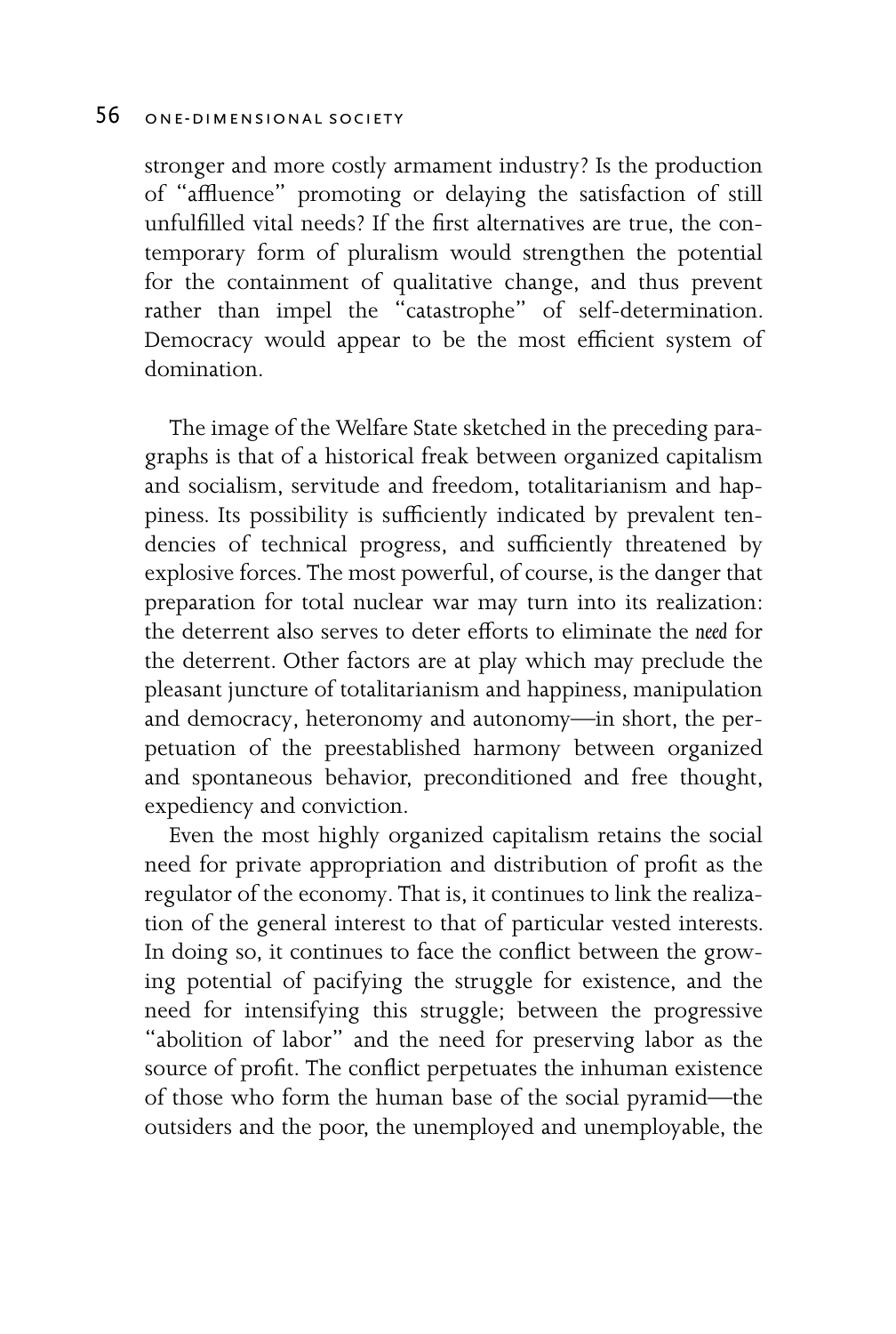persecuted colored races, the inmates of prisons and mental institutions.

In contemporary communist societies, the enemy without, backwardness, and the legacy of terror perpetuate the oppressive features of "catching up with and surpassing" the achievements of capitalism. The priority of the means over the end is thereby aggravated—a priority which could be broken only if pacification is achieved—and capitalism and communism continue to compete without military force, on a global scale and through global institutions. This pacification would mean the emergence of a genuine world economy—the demise of the nation state, the national interest, national business together with their international alliances. And this is precisely the possibility against which the present world is mobilized:

L'ignorance et l'inconscience sont telles que les nationalismes demeurent florissants. Ni l'armement ni l'industrie du XX<sup>e</sup> siècle ne permettent aux *patries* d'assurer leur sécurité et leur vie sinon en ensembles organisés de poids mondial, dans l'ordre militaire et économique. Mais à l'Ouest non plus qu'à l'Est, les croyances collectives n'assimilent les changements réels. Les Grands forment leurs empires, ou en réparent les architectures sans accepter les changements de régime économique et politique qui donneraient efficacité et sens à l'une et à l'autre coalitions.

*and*:

Dupes de la nation et dupes de la classe, les masses souffrantes sont partout engagées dans les duretés de conflits où leurs seuls ennemis sont des maîres qui emploient sciemment les mystifications de l'industrie et du pouvoir.

La collusion de l'industrie moderne et du pouvoir territorialisé est un vice dont la réalité est plus profonde que les institutions